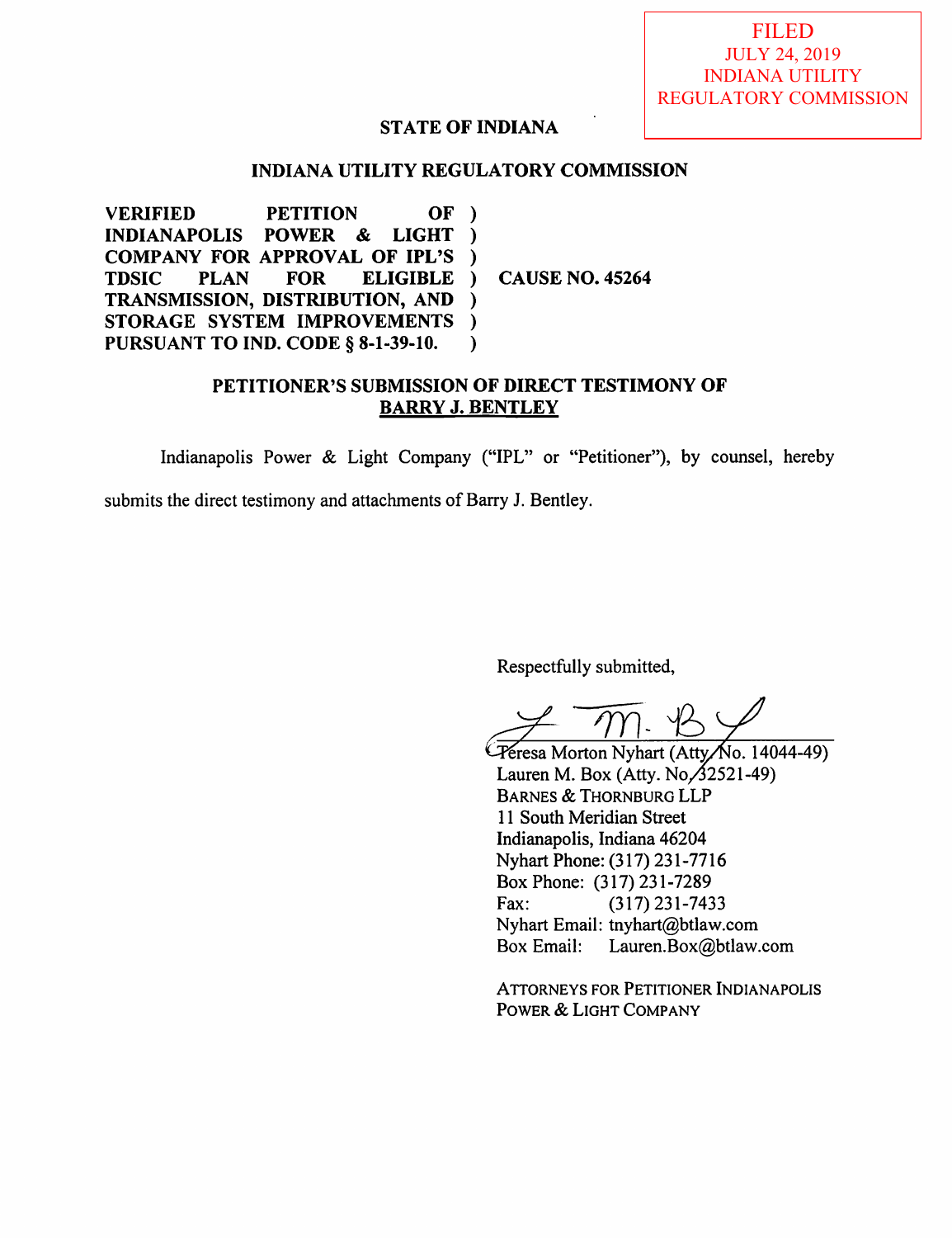#### CERTIFICATE OF SERVICE

The undersigned hereby certifies that a copy of the foregoing was served this 24th day of July, 2019, by email transmission, hand delivery or United States Mail, first class, postage prepaid to:

William 1. Fine Abby R. Gray Indiana Office of Utility Consumer Counselor Office of Utility Consumer Counselor 115 West Washington Street, Suite 1500 South Indianapolis, Indiana 46204 infomgt@oucc.in.gov wfine $@$ oucc. in. gov  $a$ gray@oucc.in.gov

Joseph P. Rompala Todd A. Richardson LEWIS & KAPPES, P.C. One American Square, Suite 2500 Indianapolis, IN 46282-0003 JRompaIa@Lewis-Kappes.com TRichardson@Iewis-kappes.com

Courtesy copy to: ETennant@lewis-kappes.com

 $\overline{m}$ auren M. Box

Teresa Morton Nyhart (No. 14044-49) Lauren M. Box (Atty. No. 32521-49) Barnes & Thornburg LLP 11 South Meridian Street Indianapolis, Indiana 46204 Nyhart Telephone: (317) 231-7716 Box Phone: (317)231-7289 Fax: (317)231-7433 Nyhart Email: tnyhart@btlaw.com Box Email: Lauren.Box@btlaw.com

Attorneys for Applicant Indianapolis Power & Light Company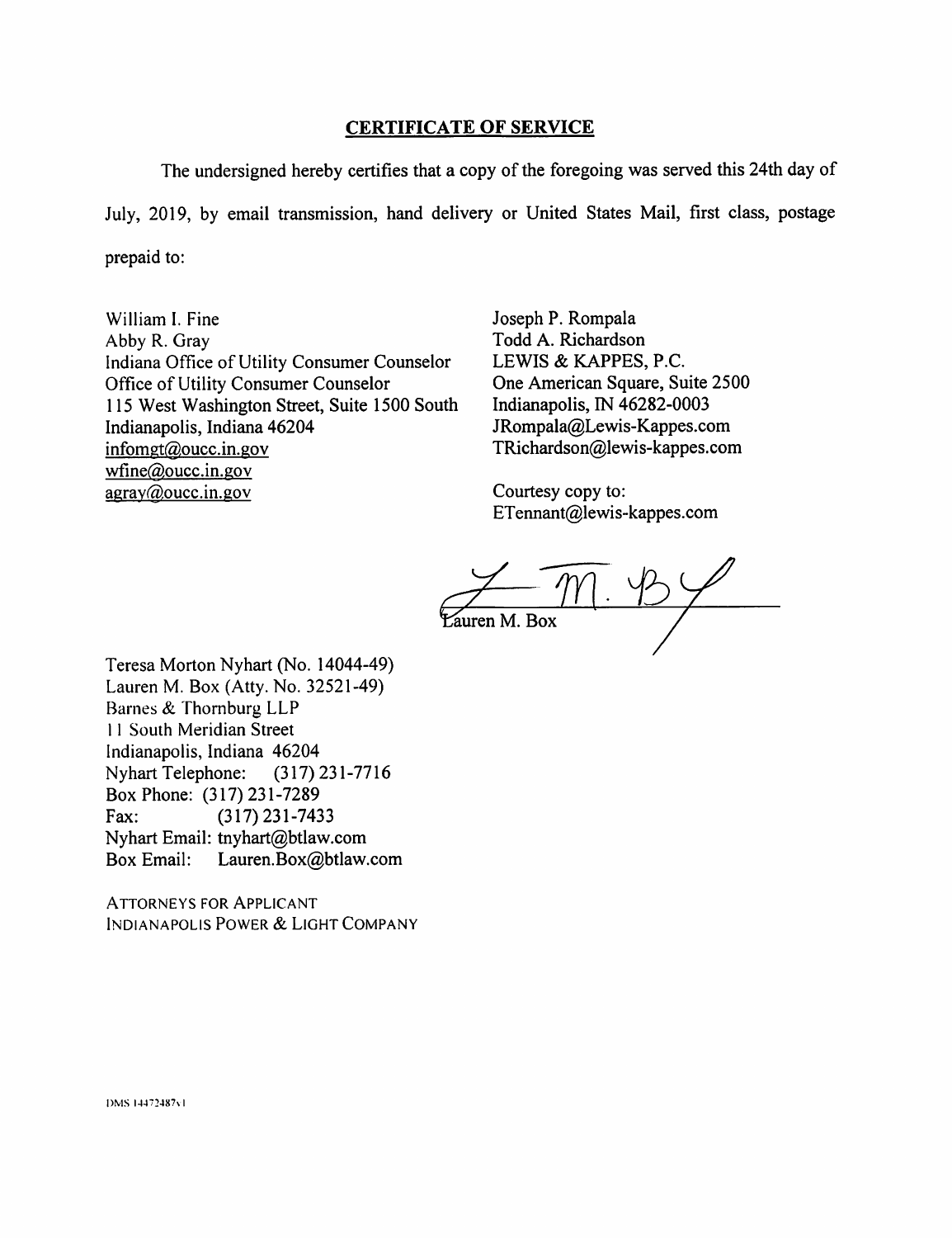#### **VERIFIED DIRECT TESTIMONY**

**OF** 

**BARRY J. BENTLEY** 

#### **ON BEHALF OF**

### **INDIANAPOLIS POWER & LIGHT COMPANY**

### **SPONSORING IPL ATTACHMENTS BJB-1 AND BJB-2**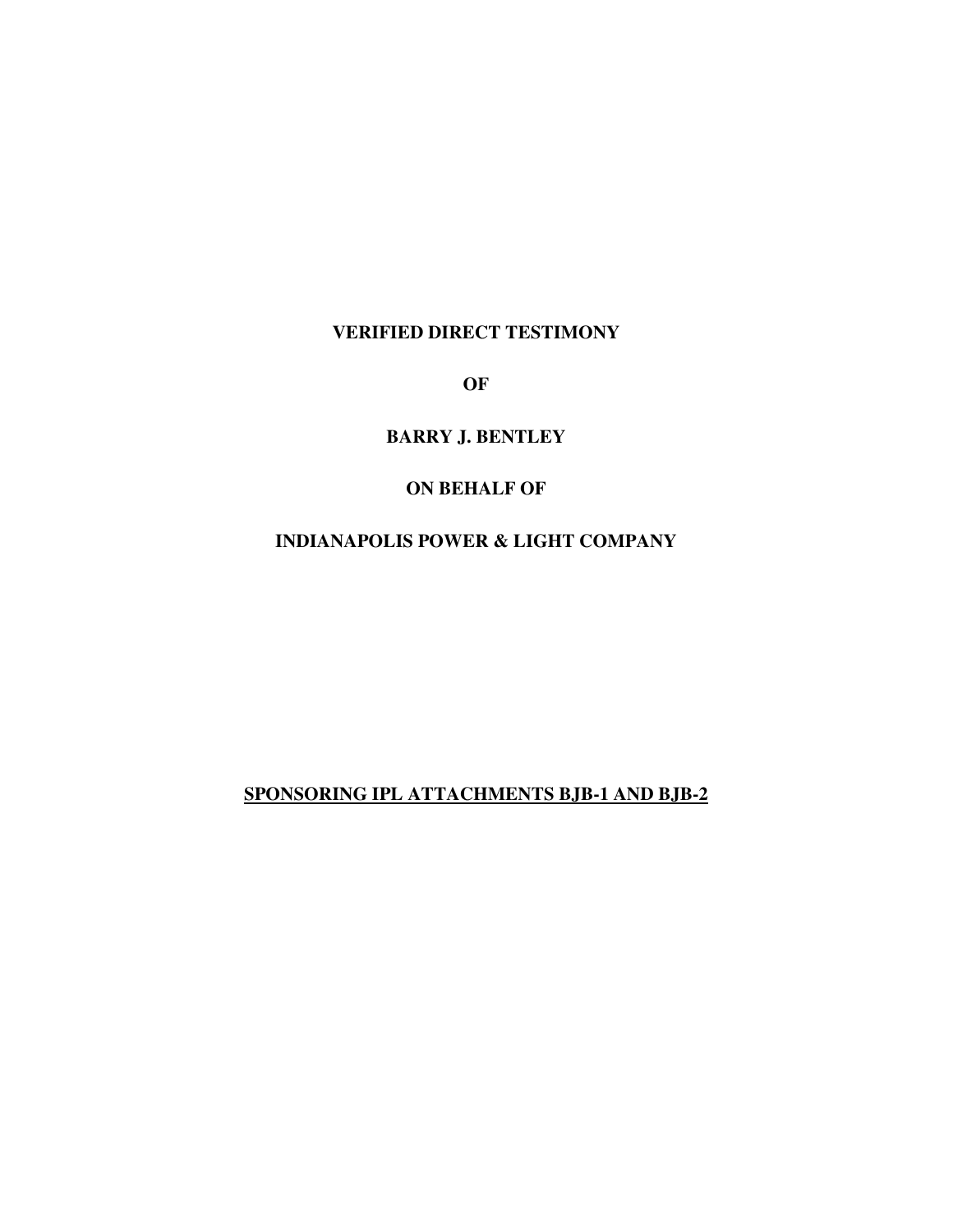#### **VERIFIED DIRECT TESTIMONY OF BARRY J. BENTLEY ON BEHALF OF INDIANAPOLIS POWER & LIGHT COMPANY**

|   | 1 <b>01.</b> | Please state your name, position and business address.                                        |
|---|--------------|-----------------------------------------------------------------------------------------------|
|   |              | 2 A1. My name is Barry J. Bentley. I am AES US Vice President, US Utilities Operations, which |
| 3 |              | includes Indianapolis Power & Light Company ("IPL" or "Company"). My business                 |
| 4 |              | address is One Monument Circle, Indianapolis, Indiana 46204.                                  |

#### 5 **Q2. Please briefly describe your duties as AES US Vice President, US Utilities Operations.**

6 A2. In this position, my principal responsibilities include transmission and distribution 7 planning, engineering, construction, operations and asset management for AES' US 8 Utilities Operations, including IPL.

#### 9 **Q3. Please briefly describe your educational and professional background.**

10 A3. I hold a Bachelor of Science degree in Electrical Engineering from Purdue University. I 11 have attended several management courses from the University of Michigan, the 12 University of Virginia, Darden School of Business and the McDonough School of Business 13 at Georgetown University.

14 **Q4. Please summarize your prior work experience.** 

15 A4. Including my Cooperative Engineering assignments while attending Purdue University, I 16 have been employed at IPL for over 35 years. My experience includes positions of 17 increasing responsibility in the areas of power generation, transmission and distribution, 18 customer service, supply chain, corporate venture capital, fuel supply, and energy 19 dispatching and marketing. I began my career with IPL in 1984 as a Cooperative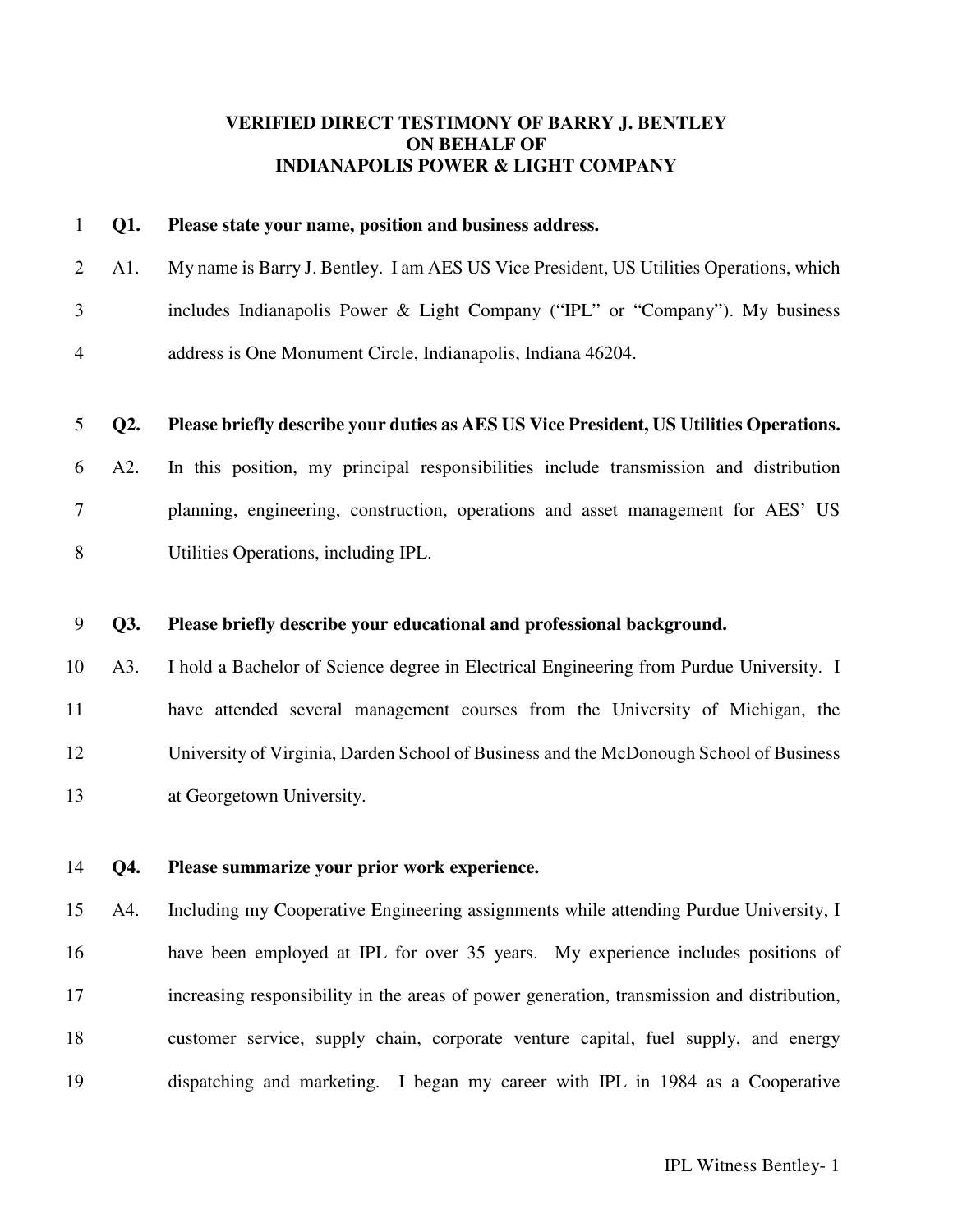1 Engineering student while attending Purdue University. In 1988, I became a full-time 2 employee, working as an engineer in Power Production. In 1990, I became Supervisor, 3 Instrument Electrical at the H. T. Pritchard Generation Station. In 1992, I moved to 4 Supervisor, Maintenance for all electrical and mechanical maintenance at the Pritchard 5 Plant. Between 1993 and 1998, I was Supervisor and then Director, System Operation, 6 responsible for the operation of the transmission system and dispatching of generation 7 assets. In 1999, I became Manager, Bulk Power, which included responsibility and 8 oversight of the planning, engineering, operations, and maintenance for all IPL 9 transmission and substation assets. In 2000, I was promoted to Principal in IPL's Corporate 10 Venturing Group. In 2002, I was promoted to the Director, Demand Coordination, 11 responsible for strategic account management for IPL's top 300 retail customers. In 2003, 12 I transitioned to the Director, Supply Coordination and later to the Vice President, Fuel and 13 Energy supply, responsible for energy dispatching, wholesale sales, and fuel procurement 14 for IPL's generation fleet. In 2008, I transitioned from the generation side of the business 15 to the Vice President, Power Delivery, in IPL's electric delivery organization. My 16 responsibilities included the planning, construction, operation, and maintenance of IPL's 17 transmission and distribution ("T&D") system. In 2011, I assumed the position of Senior 18 Vice President, Customer Operations; and in 2014 I was appointed to my current position 19 of AES US Vice President, leading T&D utilities operations for both Dayton Power & 20 Light and IPL.

### 21 **Q5. Are you familiar with IPL's Petition in this proceeding and the relief that it seeks?**  22 A5. Yes.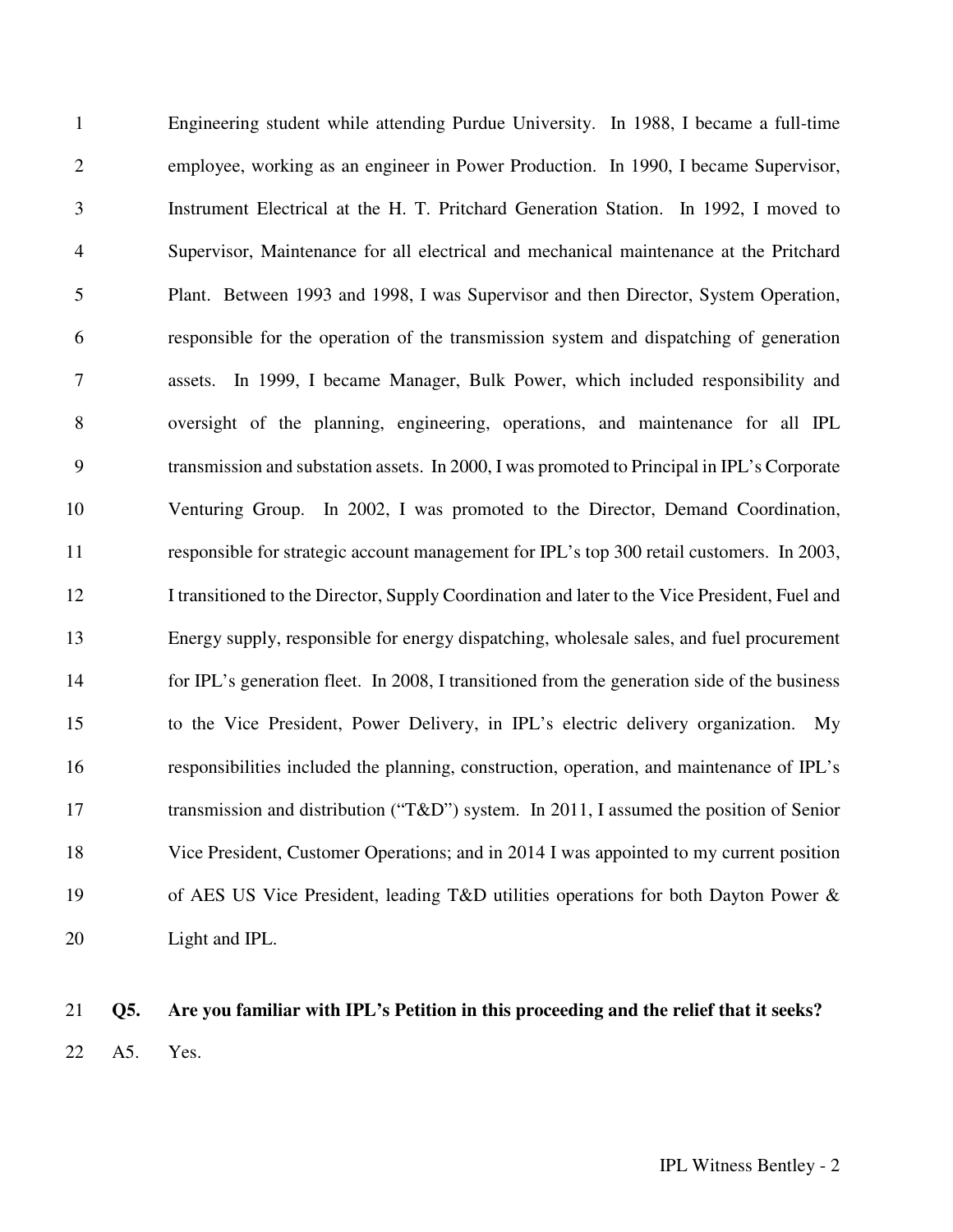#### 1 **Q6. What is the purpose of your testimony in this proceeding?**

2 A6. My testimony: a) provides an overview of IPL and the energy delivery system used to serve 3 our customers; b) introduces IPL's Transmission Distribution Storage System 4 Improvement Charge ("TDSIC") Plan ("TDSIC Plan" or "Plan"); c) explains that the 5 estimated costs of the eligible improvements included in the Plan are justified by 6 incremental benefits attributable to the Plan; d) summarizes why the proposed 7 infrastructure investment and implementation schedule are reasonable and necessary; and 8 e) discusses how the public convenience and necessity requires, or will require, the eligible 9 improvements included in the TDSIC Plan.

#### 10 **Q7. Please identify your attachments and IPL's workpapers.**

- 11 A7. Yes. I am sponsoring or co-sponsoring:
	-

12 • IPL Attachment BJB-1, which is a copy of the Petition in this Cause; and

- 13 **•** IPL Attachment BJB-2, which is a copy of the IPL TDSIC Plan including 14 attached appendices. I co-sponsor this attachment with other IPL witnesses 15 as indicated in the case-in-chief index included with IPL's Petition. Certain 16 appendices included with the IPL TDSIC Plan are confidential (Appendix 17  $8.7 - 8.10$ .
- 18 Also, IPL submitted workpapers to support the IPL TDSIC Plan including numerous 19 electronic spreadsheets including the confidential cost estimates and modeling results. IPL 20 Witnesses Shields, De Stigter and Williams further identify their respective workpapers.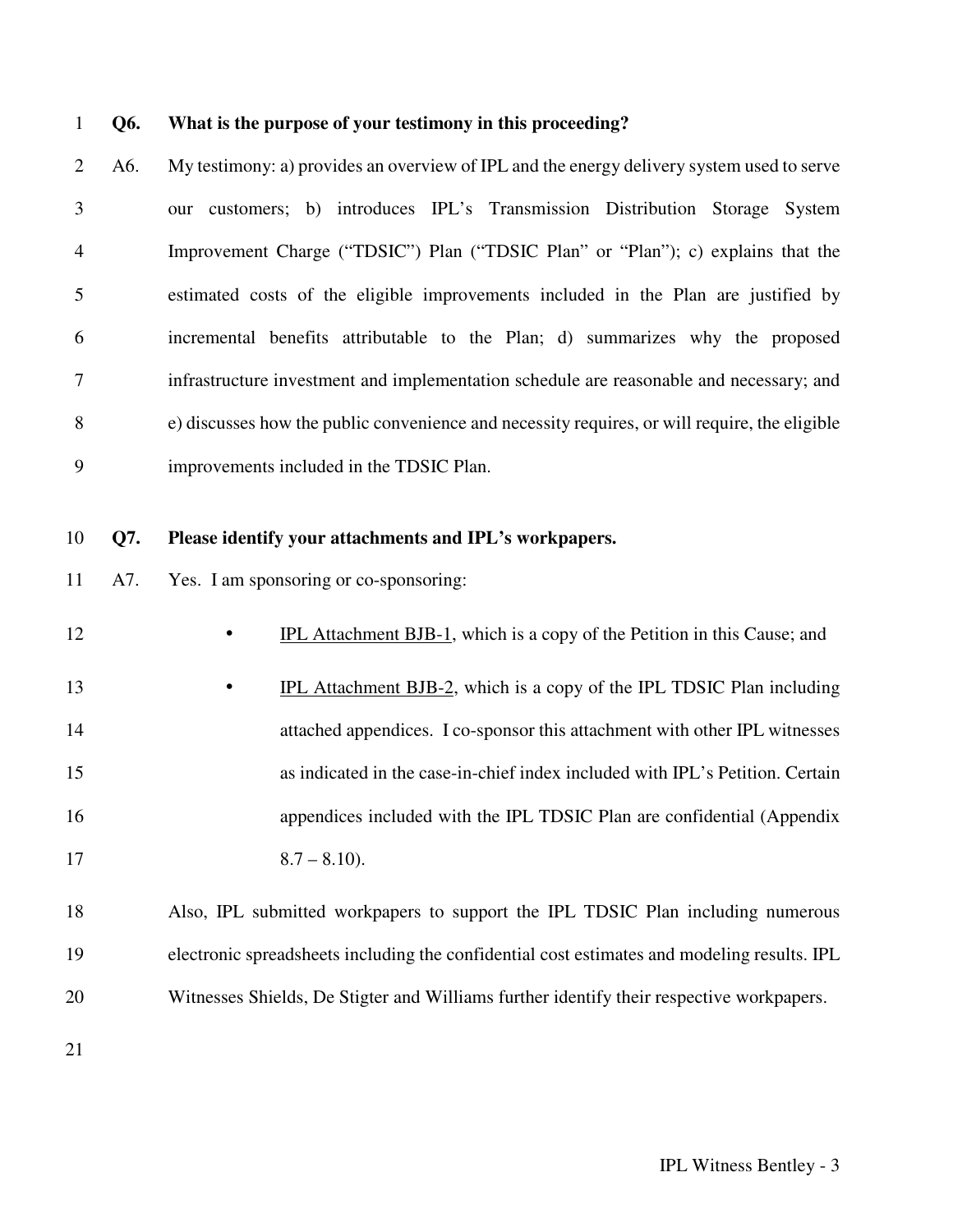1 **Q8. Were these attachments prepared or assembled by you or under your direction or**  2 **supervision?** 

3 A8. Yes.

## 4 **Q9. Please provide an overview of what is included in IPL Attachment BJB-2, which you**  5 **identify above as the IPL TDSIC Plan.**

6 A9. To facilitate review, IPL compiled its proposal in one document titled the "IPL TDSIC 7 Plan" and the appendices attached thereto. As shown by the table of contents included 8 with the Plan, this document provides relevant background, summarizes the Plan and 9 includes a narrative discussion of each TDSIC Plan Project. This document explains how 10 the Plan was developed and assessed, including the risk modeling and the risk reduction 11 benefit monetization analysis. The TDSIC Plan discusses IPL's use of independent 12 engineering firms to assist and validate our planning effort. The TDSIC Plan also explains 13 how the cost estimates were developed. As a general matter, IPL is presenting Class 2 14 cost estimates for many of the proposed Projects for Plan Years 1 and 2. As discussed by 15 IPL Witness Shields, Class 3 and Class 4 estimates were developed for the remaining 16 projects. Mr. Shields also addresses IPL's proposal to update estimates through the annual 17 Plan update filings. The TDSIC Plan includes numerous appendices, including the Burns 18 & McDonnell Risk Model Report, Black & Veatch's Cost Estimate Review and Validation 19 Report created from their review of IPL's cost estimates, Black & Veatch's report on their 20 technical review of the Burns & McDonnell Risk Model, the Burns & McDonnell Risk 21 Reduction Benefit Monetization Report, and the Economic Impact Assessment prepared 22 by the Indiana Business Research Center, Kelly School of Business, Indiana University.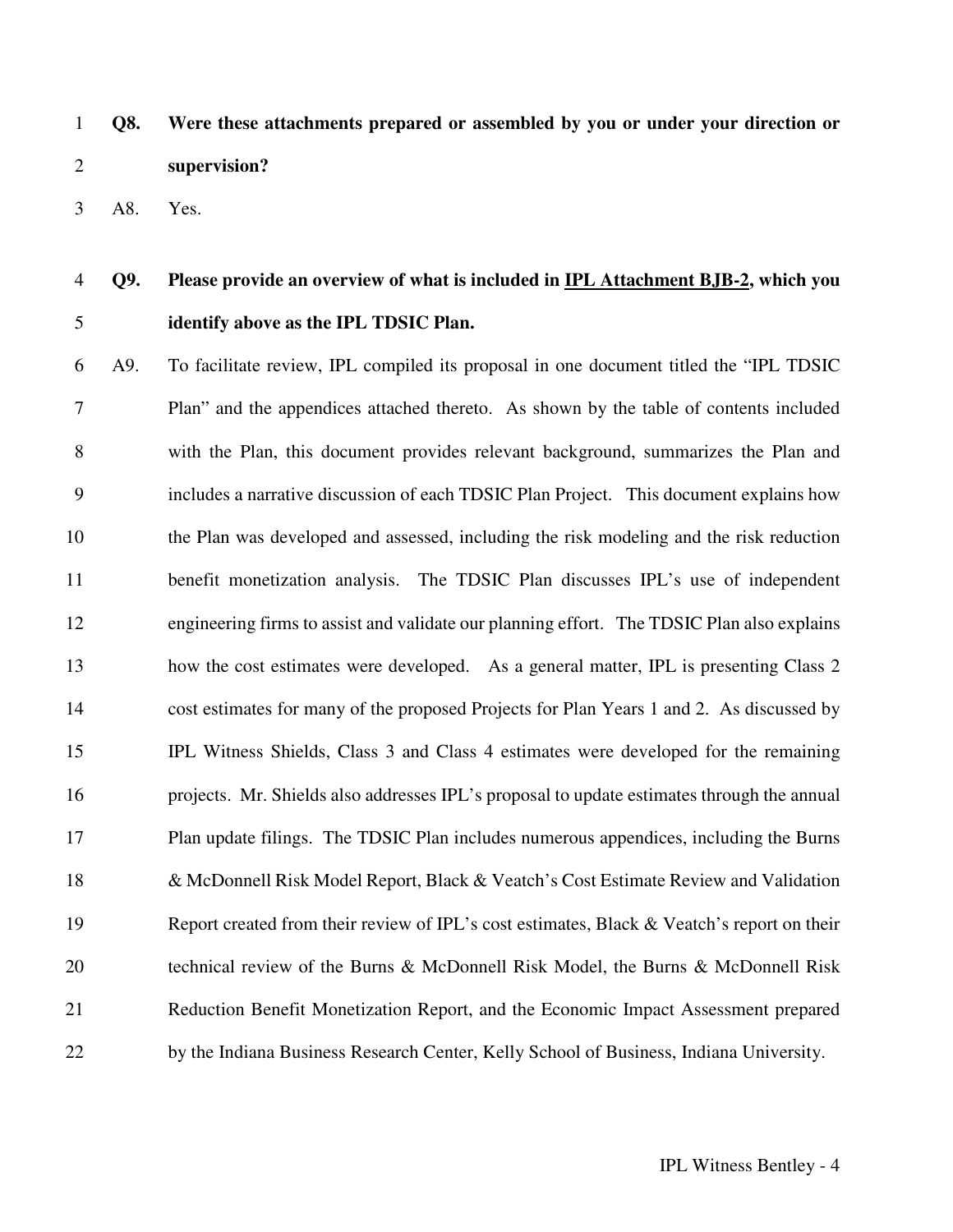#### 1 **I. OVERVIEW OF IPL ENERGY DELIVERY SYSTEM**

### 2 **Q10. Please generally describe IPL and its service territory.**

3 A10. IPL provides retail electric service to approximately 500,000 residential, commercial, and 4 industrial customers located principally in and near the City of Indianapolis, Indiana, and 5 in portions of the following ten Central Indiana counties: Boone, Hamilton, Hancock, 6 Hendricks, Johnson, Marion, Morgan, Owen, Putnam and Shelby Counties. IPL takes 7 pride in providing reliable service to our customers.

#### 8 **Q11. Please generally describe IPL's transmission system.**

9 A11. The IPL transmission system consists of approximately 458 circuit miles of lines at 10 345,000 volts ("345 kV"), 408 circuit miles of line at 138,000 volts ("138 kV") and 11 associated substations. There is a 345 kV ring around Marion County with multiple lines 12 that interconnect into the ring at four different locations. Inside of the 345 kV ring is a 13 138-kV ring/grid. These two rings are connected through 345 kV to 138 kV auto 14 transformers at six locations. This allows power to flow from the 345 kV transmission 15 system to the 138 kV system. IPL has generation connected to the 345 kV system at the 16 Petersburg ("Pete") Generating Station and generation connected to the 138 kV system at 17 Harding Street Station ("HSS"), Eagle Valley ("EV") Station, and the Georgetown 18 Generating Station.

19 The IPL transmission system operates as part of a larger integrated network system, 20 commonly referred to as the Eastern Interconnection. The IPL transmission system is 21 directly connected to the transmission systems of Indiana Michigan Power Company 22 ("AEP"), Vectren Corporation ("Vectren"), Hoosier Energy Rural Electric Cooperative,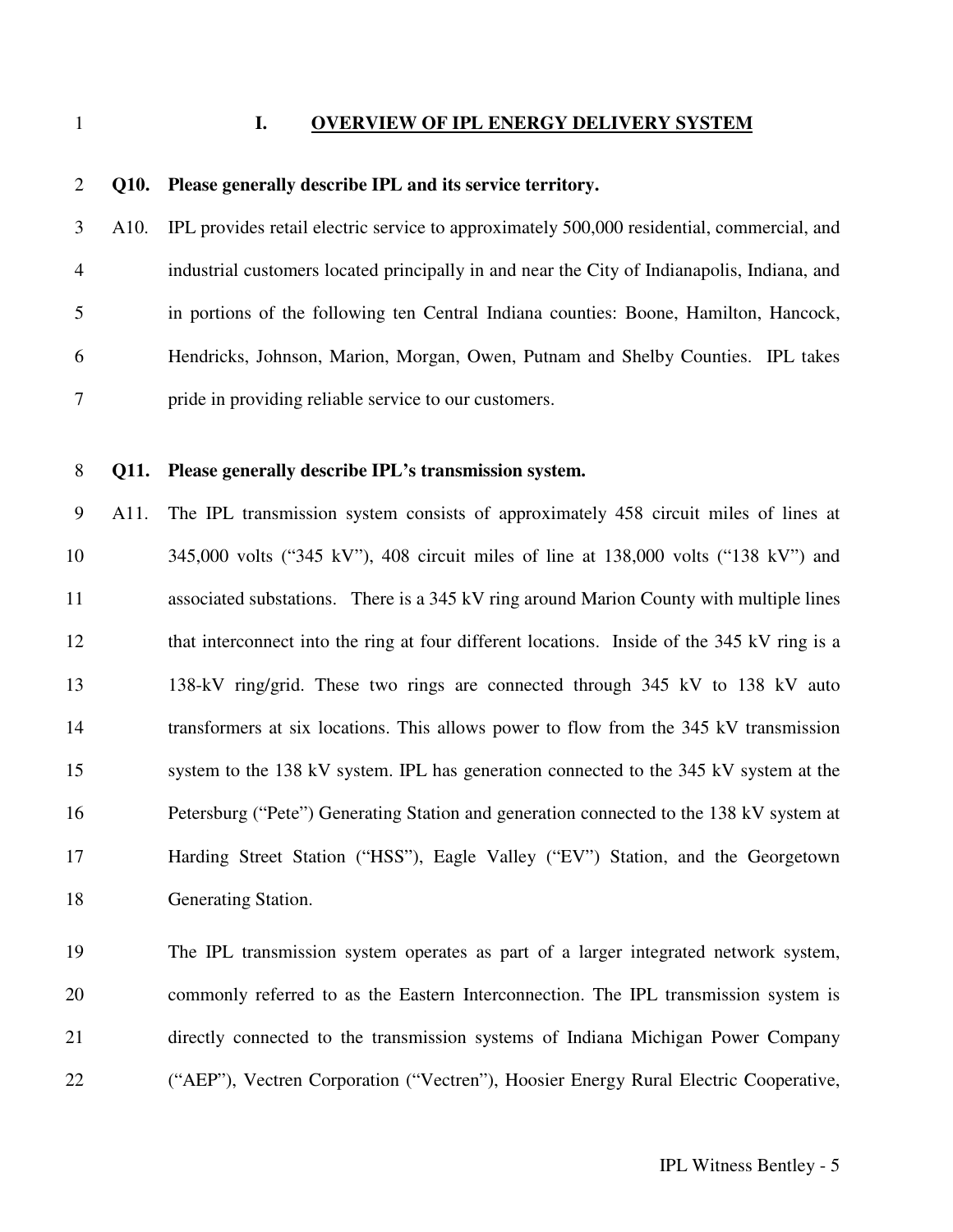1 Inc. ("HE"), and the electric system jointly owned by Duke Energy Indiana ("Duke"), 2 Indiana Municipal Power Agency and Wabash Valley Power Association, Inc.

3 Through the interconnections with these other utilities, power can flow into and out of the 4 IPL transmission system. The IPL transmission system is connected at both the 345 kV 5 and 138 kV level with the other utilities. At the Petersburg Generation Station there are 6 345 kV level interconnections with Duke and AEP and 138 kV level interconnections with 7 Duke, Vectren, and HE. In the Indianapolis area, IPL's transmission system has two 345 8 kV level interconnections with Duke and AEP and 138 kV level interconnections with 9 Duke.

#### 10 **Q12. Please generally describe IPL's distribution system.**

11 A12. The distribution system consists of 4,961 circuit miles of underground primary and 12 secondary cables and 6,110 circuit miles of overhead primary and secondary wire. 13 Underground street lighting facilities include 773 circuit miles of underground cable. Also 14 included in the system are 138 substations. Depending on the voltage levels at the 15 substation, some substations may be considered both a bulk power substation and a 16 distribution substation. There are 73 bulk power substations and 117 distribution 17 substations; 52 substations are considered both bulk power and distribution substations. 18 IPL uses a Secondary Network System to serve the City of Indianapolis Central Business 19 District, sometimes also referred to as the "Mile Square." A unique feature of the 20 Secondary Network System is the loss of a single component, such as a primary feeder or 21 a network transformer, typically will not result in any customer losing power.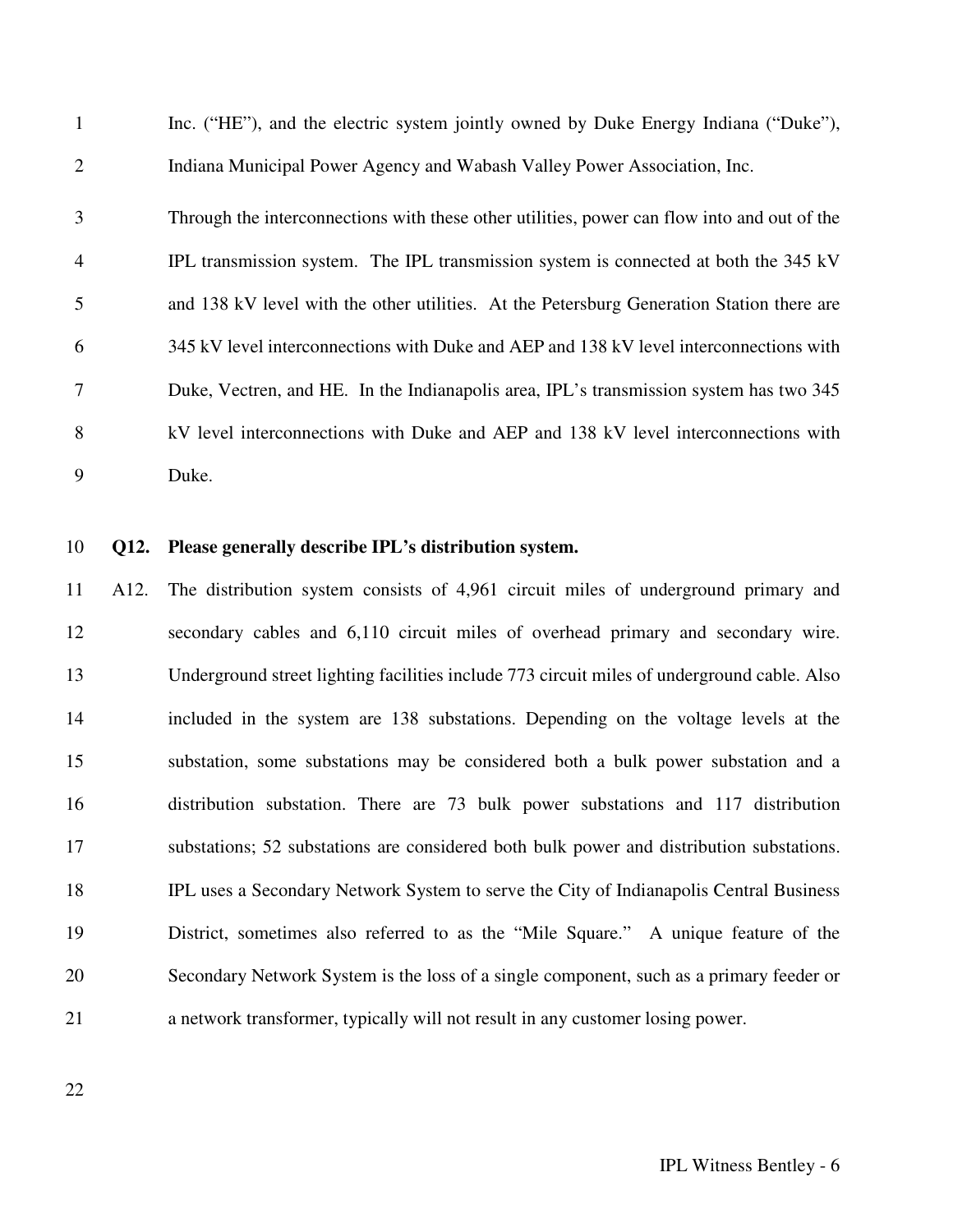#### 1 **II. TDSIC PLAN OVERVIEW**

# 2 **Q13. Please provide an overview of IPL's TDSIC Plan.**  3 A13. IPL has developed a 7-Year TDSIC Plan that focuses on improving service for customers 4 in a cost-conscious manner through projects that also modernize IPL's system and support 5 economic development. The TDSIC Plan also addresses grid resiliency. A hardened and 6 resilient grid can better withstand the impact of weather and is easier to restore when 7 outages inevitably occur. The TDSIC Plan provides a structured and proactive means for 8 capital investment of \$1.2 billion over the Plan period as follows:





10

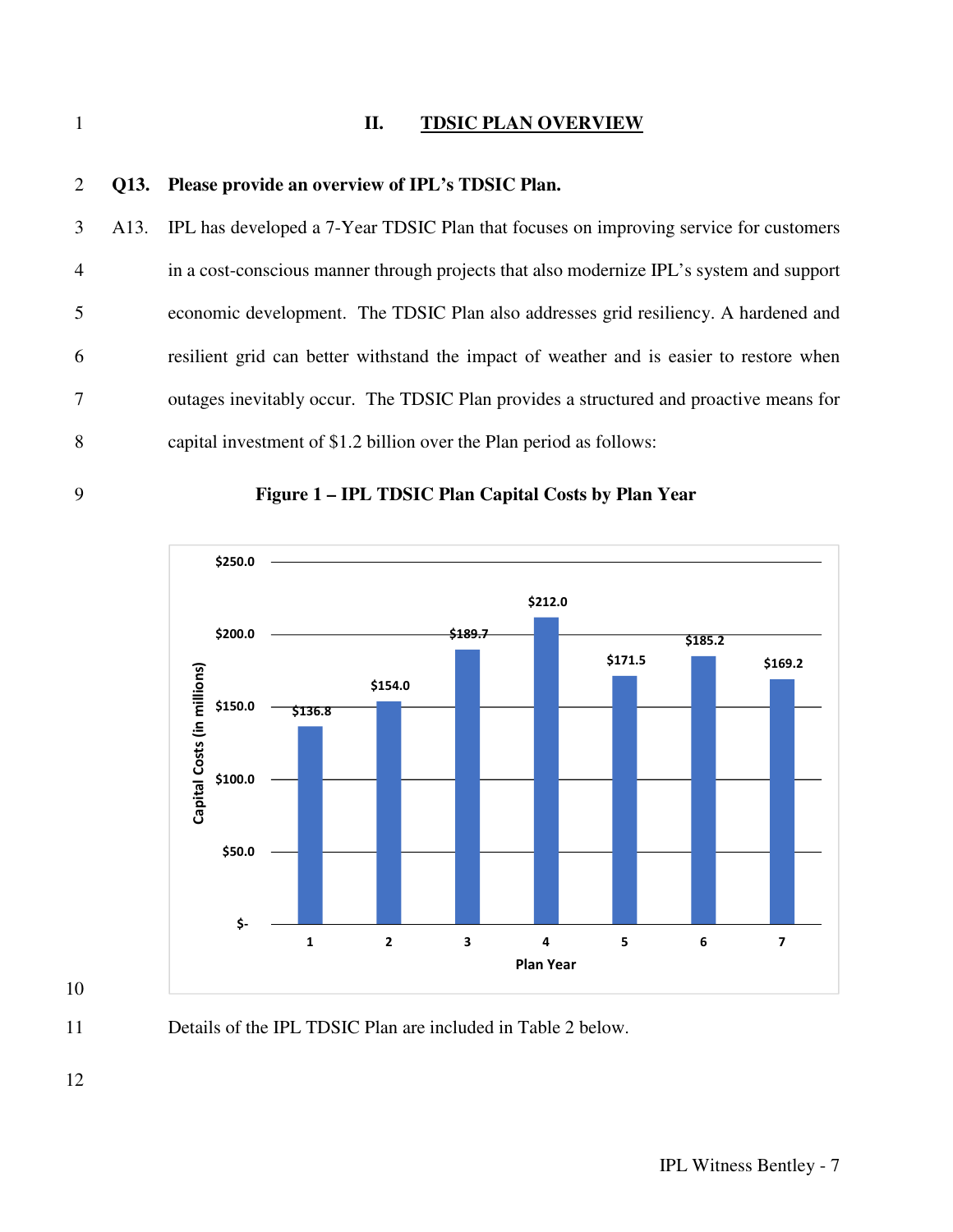|  | Table 2 – IPL's TDSIC Plan Projected Annual Capital Costs (in millions) |  |  |
|--|-------------------------------------------------------------------------|--|--|
|--|-------------------------------------------------------------------------|--|--|

| <b>Project Type</b>                  | 2020       | 2021       | 2022       | 2023       | 2024                 | 2025       | 2026       | 7-Year Total  |
|--------------------------------------|------------|------------|------------|------------|----------------------|------------|------------|---------------|
| <b>Age &amp; Condition Projects</b>  |            |            |            |            |                      |            |            |               |
| Circuit Rebuilds                     | Ś.<br>27.2 | \$25.3     | \$45.8     | \$52.8     | \$47.8               | \$<br>49.9 | \$49.9     | Ś.<br>298.7   |
| Substation Assets Replacement        | 16.7<br>Ś. | 527.0      | \$39.9     | \$39.2     | \$34.5               | Ś.<br>44.3 | \$46.5     | Ś.<br>248.1   |
| XLPE Cable Replacement               | 12.2<br>\$ | Ś.<br>11.8 | \$12.5     | \$<br>12.4 | \$<br>12.3           | Ś.<br>12.8 | Ś.<br>12.3 | Ś<br>86.2     |
| 4 kV Conversion                      | 19.7<br>\$ | \$13.8     | \$15.4     | \$<br>15.5 | \$<br>7.6            | Ś.<br>12.4 | Ś.<br>7.5  | Ś<br>92.0     |
| Tap Reliability Improvement Projects | 10.9<br>\$ | 10.4<br>Ś. | \$10.6     | \$<br>10.8 | \$<br>11.0           | \$<br>11.3 | \$<br>11.5 | \$<br>76.5    |
| Meter Replacement                    | 10.7<br>\$ | Ś.<br>11.0 | Ŝ.<br>11.2 | \$<br>11.4 | Ś.<br>11.6           | \$         | \$         | Ś<br>55.9     |
| CBD Secondary Network Upgrades       | \$<br>4.6  | \$<br>5.9  | \$<br>5.3  | \$<br>5.9  | \$<br>5.0            | \$<br>5.9  | \$<br>6.4  | Ś<br>39.0     |
| Static Wire Performance Improvement  | \$<br>4.8  | \$<br>6.9  | \$<br>9.5  | \$<br>11.2 | \$<br>11.5           | \$<br>10.7 | \$<br>7.6  | \$<br>62.1    |
| Remote End - Breaker Relay/Upgrades  | \$<br>3.0  | \$<br>2.0  | \$<br>5.6  | \$<br>1.6  | \$<br>6.2            | \$<br>3.1  | \$<br>6.4  | Ś.<br>28.0    |
| Pole Replacements                    | \$<br>3.3  | Ś.<br>3.3  | Ś.<br>3.4  | \$<br>3.5  | \$<br>3.5            | \$<br>3.6  | \$<br>3.7  | Ś<br>24.2     |
| Steel Tower Life Extension           | \$<br>1.1  | \$<br>1.1  | \$<br>1.1  | \$<br>0.9  | \$<br>$\blacksquare$ | \$         | \$         | \$<br>4.2     |
| Age & Condition Projects Total       | \$114.2    | \$118.6    | \$160.3    | \$165.1    | \$151.0              | \$153.9    | \$151.8    | \$<br>1,015.0 |
|                                      |            |            |            |            |                      |            |            |               |
| <b>Deliverability Projects</b>       |            |            |            |            |                      |            |            |               |
| Distribution Automation              | Ś.<br>18.8 | Ś.<br>19.2 | \$13.6     | \$<br>13.9 | Ś.<br>14.2           | Ś.<br>14.5 | Ś.<br>14.8 | Ś.<br>109.0   |
| Substation Design Upgrades           | 3.8<br>\$  | \$<br>16.2 | \$15.8     | \$32.9     | \$<br>6.3            | \$<br>16.8 | \$<br>2.6  | \$<br>94.5    |
| <b>Deliverability Projects Total</b> | Ś.<br>22.6 | \$35.4     | \$29.5     | \$46.8     | \$20.5               | \$31.3     | \$17.4     | \$<br>203.5   |
|                                      |            |            |            |            |                      |            |            |               |
| <b>Total Capital Costs</b>           | \$136.8    | \$154.0    | \$189.7    | \$212.0    | \$171.5              | \$185.2    | \$169.2    | \$<br>1,218.5 |
|                                      |            |            |            |            |                      |            |            |               |
| Amount of Transmission               | \$22.4     | \$27.6     | \$33.7     | \$36.4     | \$33.6               | \$<br>29.3 | \$30.6     | \$<br>213.7   |
| Amount of Distribution               | \$114.4    | \$126.4    | \$156.0    | \$175.5    | \$137.9              | \$155.9    | \$138.6    | \$<br>1,004.7 |
| <b>Total Capital Costs</b>           | \$136.8    | \$154.0    | \$189.7    | \$212.0    | \$171.5              | \$185.2    | \$169.2    | \$<br>1,218.5 |

2

l

3 A copy of the IPL TDSIC Plan is set forth in IPL Attachment BJB-2. Table 2 above is 4 included in Chapter 2 of the TDSIC Plan and additional details are provided in Appendix 5 8.7 of the IPL TDSIC Plan. The TDSIC Plan describes the proposed improvements and  $6$  discusses the detailed cost estimates for all seven Plan years.<sup>1</sup> In developing the Plan, IPL 7 was able to take advantage of the Company's asset management plan as well as the 8 Company's experience with its T&D assets, knowledge of the T&D system needs and 9 negotiated contract costs.

<sup>&</sup>lt;sup>1</sup> See TDSIC Plan Chapters 2 through 6 and associated Appendices for further information.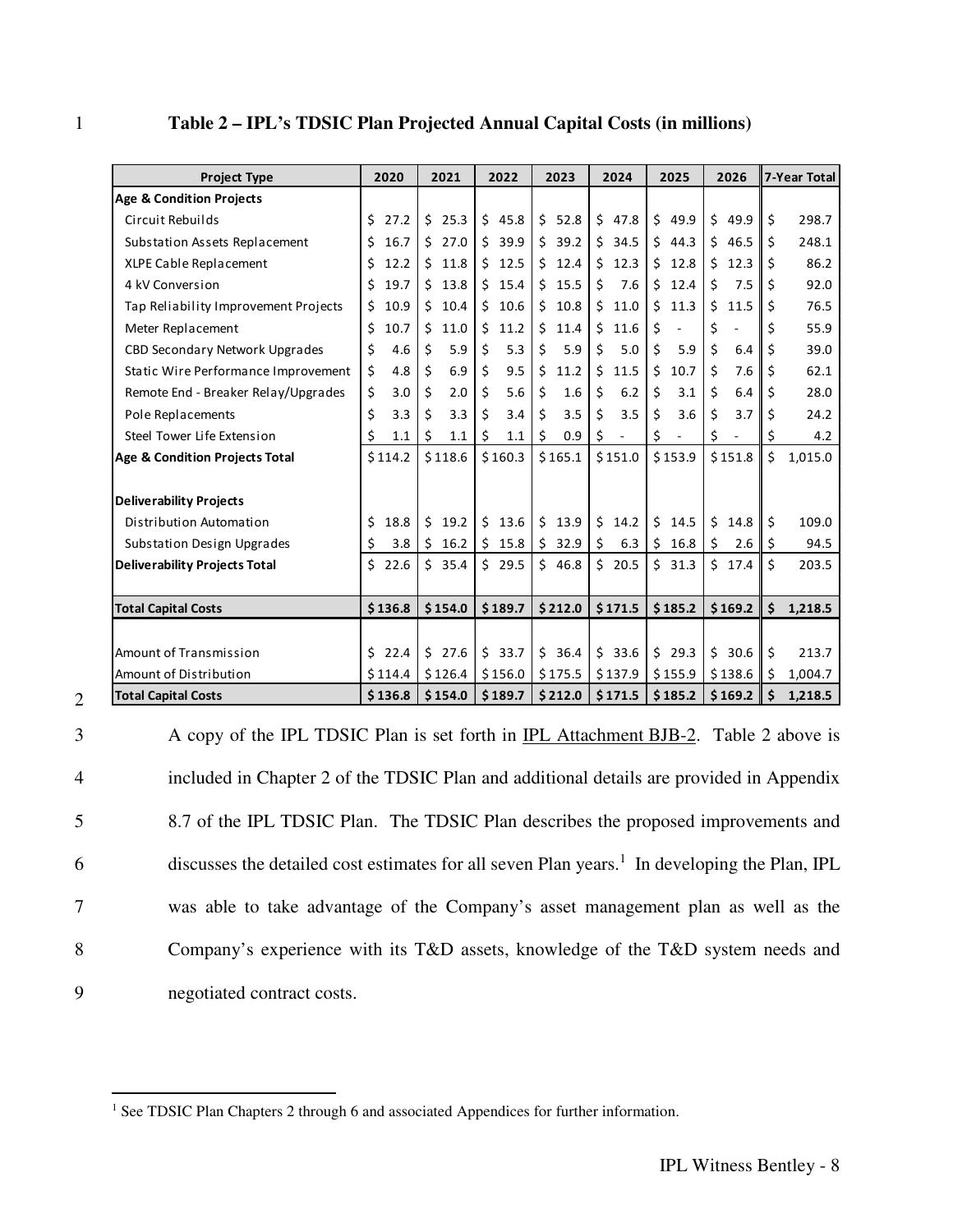#### 1 **Q14. Why is IPL proposing the seven-year TDSIC Plan?**

2 A14. IPL is proposing the TDSIC Plan to replace aging infrastructure, automate and modernize 3 our energy delivery system, to improve system reliability and resiliency for the benefit of 4 our customers, and to improve public and employee safety. The TDSIC Statute provides 5 utilities like IPL an opportunity to use a systematic approach to address the aging 6 infrastructure and capital needs of the energy delivery system. Systematic investment in 7 IPL's energy delivery system allows IPL to better utilize capital dollars, realize economies 8 of scale, and promote efficiency through better planning of workflow and resources, all of 9 which benefits customers.

#### 10 **III. INCREMENTAL TDSIC PLAN BENEFITS**

## 11 **Q15. Are the estimated costs of the eligible improvements included in the IPL TDSIC Plan**  12 **justified by incremental benefits attributable to the Plan?**

13 A15. Yes. IPL's TDSIC Plan aligns with the TDSIC Statute as the Projects are undertaken for 14 the purpose of safety, reliability, system modernization and support of economic 15 development. The estimated cost of the improvements included in the IPL TDSIC Plan 16 are justified by incremental benefits attributable to the Plan. More specifically, the seven 17 Projects that lend themselves to monetization, when viewed as part of a total portfolio, will 18 provide a net benefit (i.e.; total escalated nominal benefits less the total escalated nominal 19 cost of the Plan) of \$939 million to IPL's customers over a 20-year period. This is 20 discussed in Section 3 of the IPL TDSIC Plan (attached hereto as IPL Attachment BJB-2) 21 and supported by the Burns & McDonnell Risk Reduction Benefit Monetization Report 22 presented by IPL Witness De Stigter (Appendix 8.11 to IPL TDSIC Plan).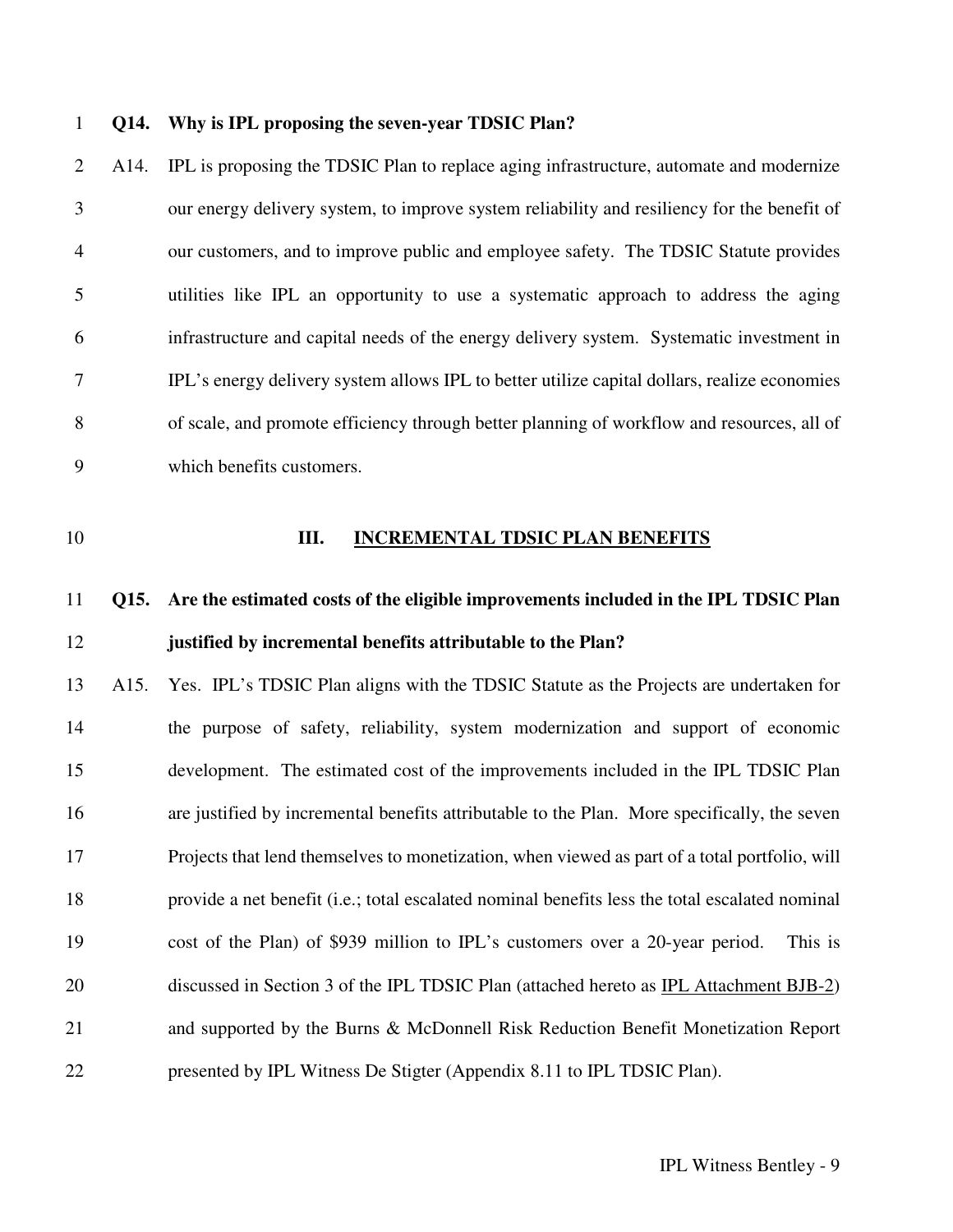1 There are also a host of qualitative benefits, introduced in TDSIC Plan Section 3 (TDSIC 2 Benefits) and expanded upon in the TDSIC Plan Section 6 (TDSIC Project Narratives) that 3 combined with these quantifiable benefits, clearly meets the intent of the TDSIC Statute. 4 Furthermore, without these improvements IPL's T&D system will face increasing levels 5 of risk, and an erosion in overall grid integrity and reliability, which will be difficult to 6 correct. The Risk Model developed by the Burns & McDonnell and the IPL team shows 7 a system risk reduction of approximately 36.6 percent over the seven-year TDSIC Plan 8 period.<sup>2</sup> In other words, by implementing the Plan, total T&D system asset risk is 9 significantly reduced.

## 10 **Q16. In your opinion, does full value of IPL's TDSIC Plan exceed the \$939 million net**  11 **benefit reflected in IPL's monetization analysis?**

12 A16. Yes. As discussed in Section 3 of the TDSIC Plan, the net monetized benefit only captures 13 part of the value of seven of IPL's thirteen planned projects. Though quantifying savings 14 is important, IPL holds firm to the notion that the Plan provides benefits, both quantitative 15 and qualitative, that far exceed these calculations.

-

#### 16 **IV. IMPLEMENTATION**

#### 17 **Q17. When will IPL commence implementation of the Plan?**

18 A17. IPL will begin to implement the Plan Projects August 1, 2019 and ramp up to full Project 19 implementation in 2020 upon receipt of Commission approval of the Plan. This gradual 20 build up allows us to undertake preconstruction work, such as permit acquisition and site

<sup>&</sup>lt;sup>2</sup> See IPL Witness De Stigter's direct testimony (QA 23) and the Risk Model Report included with IPL TDSIC Plan as Appendix 8.3; see also IPL Witness Williams direct testimony (QA 27).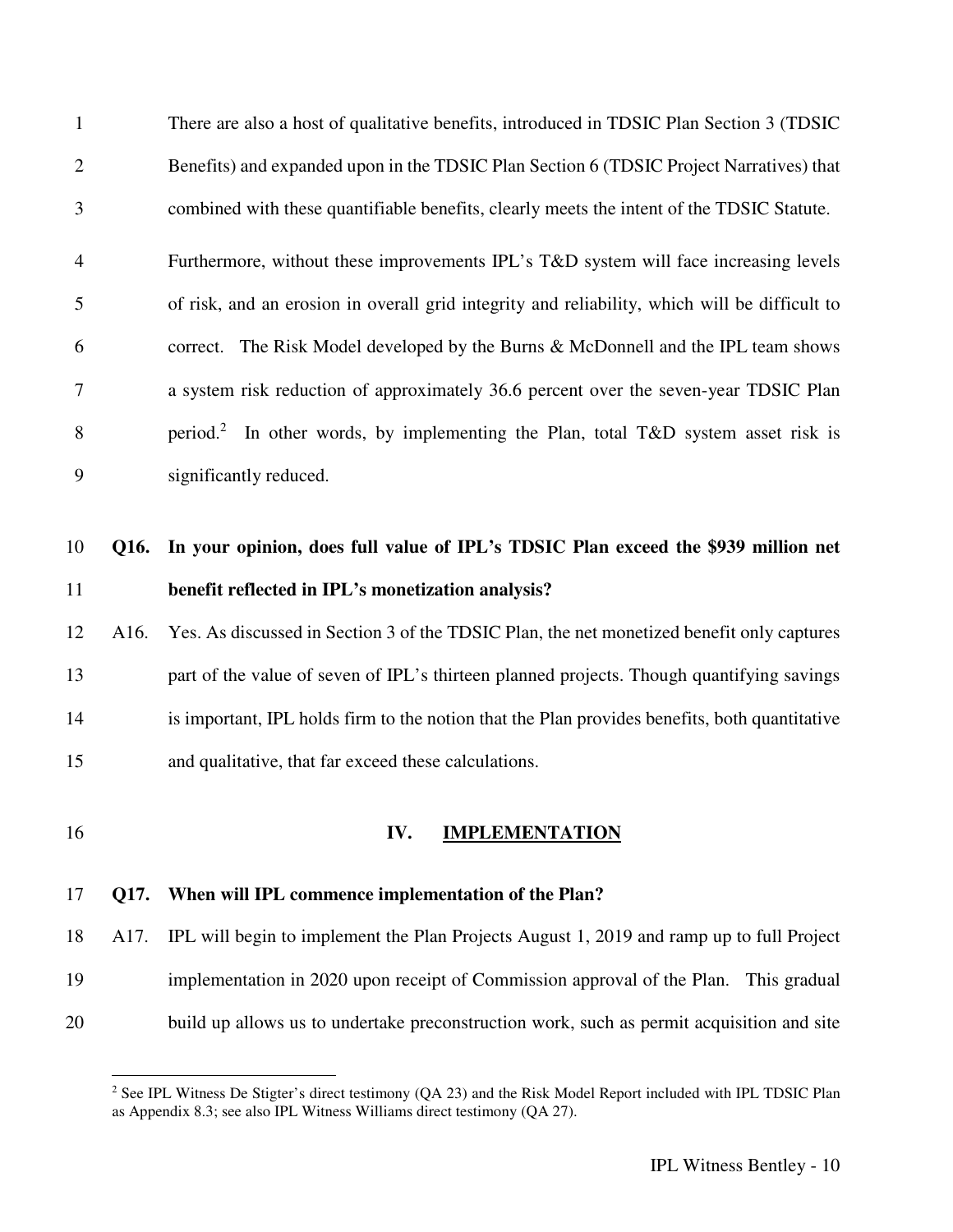preparation. Most importantly, the August  $1<sup>st</sup>$  implementation date allows IPL to secure 2 the contract labor necessary to execute the Plan in a timely and efficient manner.

3 In developing this implementation plan we recognized the high demand for experienced 4 labor across the country and the need for specialized skills causes resource constraints. 5 Currently, our experienced contract labor resources have multiple opportunities in other 6 parts of the country. In order to maintain the appropriate contractor labor prior to full 7 Project implementation in 2020, IPL found it necessary to advance the scheduling of 8 certain work to secure these contractors. The mere potential for a significant volume of 9 work in IPL's service area in 2020 is not sufficient to secure the labor resources needed for 10 the efficient implementation of the seven-year TDSIC Plan. Furthermore, in order to 11 implement the Plan in a timely manner, it is necessary to undertake certain pre-construction 12 and initiate limited project construction. Contract labor is scheduled to be used for this 13 work. Consequently, IPL has taken steps to secure the necessary contract labor resources 14 through a competitive solicitation process and will use these resources to implement the 15 TDSIC projects. Approximately \$18 million of the Year 1 Plan cost is allocated for this 16 2019 build-up field work and this cost is appropriately included for recovery through the 17 ratemaking process together with the balance of the Plan costs.

18 Issuing the competitive solicitation for contract labor resources allowed IPL to improve the 19 quality of the cost estimates and risk modeling presented in this Cause.<sup>3</sup> Given the current 20 market conditions, this approach is prudent as it also positions the Company to fully 21 implement the Plan in a timely and efficient manner if it is approved.

l

 $3$  See IPL Witness Shields (QA 24); IPL Witness De Stigter (QA 23).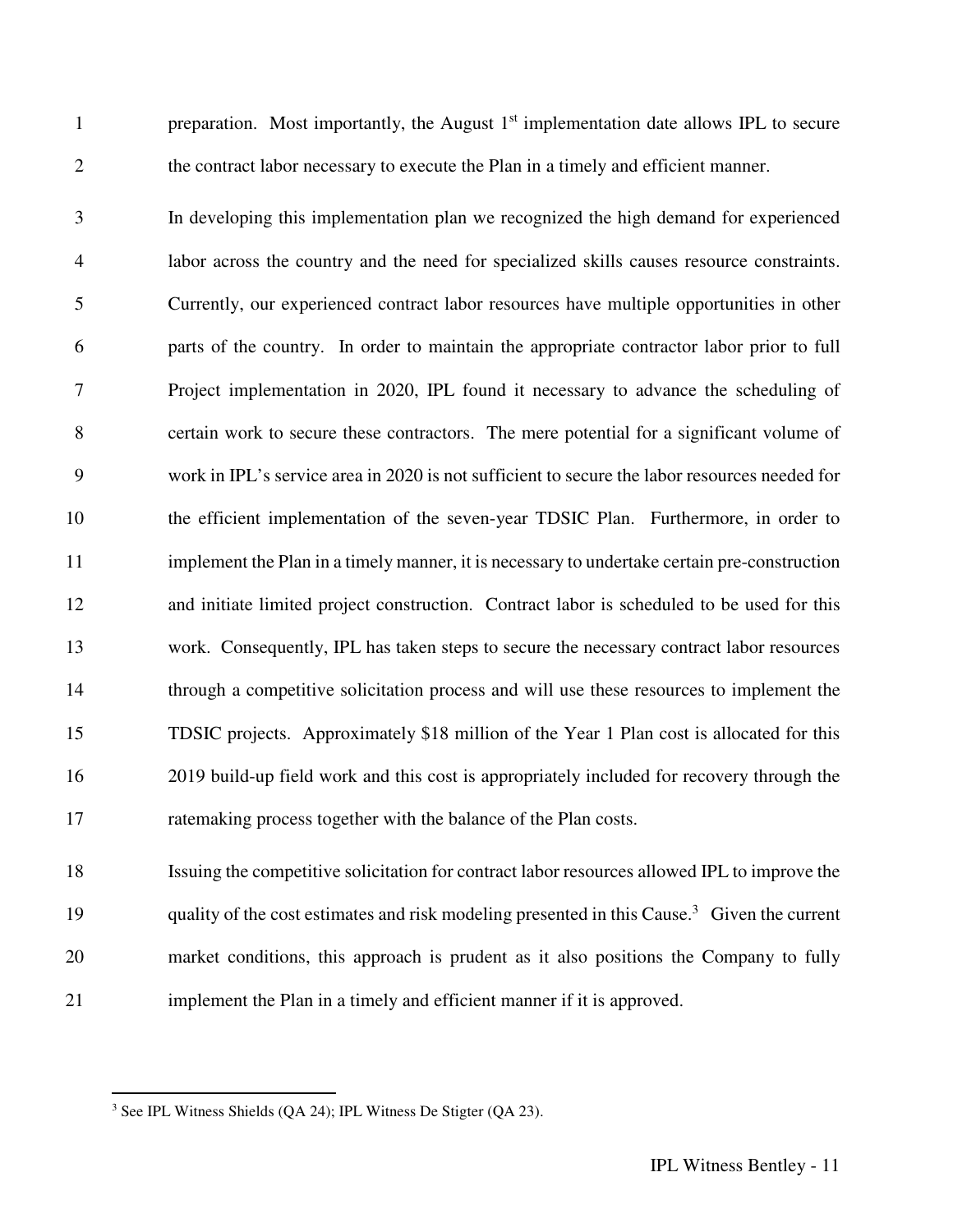#### 1 **V. PUBLIC CONVENIENCE AND NECESSITY**

## 2 **Q18. Please discuss how the public convenience and necessity requires, or will require, the**  3 **eligible improvements included in the TDSIC Plan.**

4 A18. There is a reasonable and apparent need for the Plan. While IPL's customers have 5 benefitted from a reliable system, additional investment is necessary to maintain reliability 6 and modernize service.

7 The TDSIC Plan and attached appendices identify what Projects will be undertaken, when 8 they will be undertaken and why these Projects are necessary and beneficial. Many of the 9 TDSIC Projects are designed to improve the safe and reliable functioning of the system, 10 through the planned replacement and modernization of aging electric system components, 11 which, if not undertaken, would likely result in more frequent or extended outages for 12 customers or otherwise impair the resiliency of the system. The planned replacement of 13 infrastructure that has or is reaching the end of its useful life hardens the energy delivery 14 system and minimizes emergency restoration. Modernizing the electric system enhances 15 system operation and control, enables customers to have access to more information to 16 manage their usage, and lays the foundation for new technologies to be deployed in the 17 future. The improved operation and reliability of IPL's energy delivery system safeguards 18 public and employee safety, improves the customer experience and fosters economic 19 development in the communities IPL serves. Therefore, IPL's proposed TDSIC Plan is 20 fitted or suited to the public need.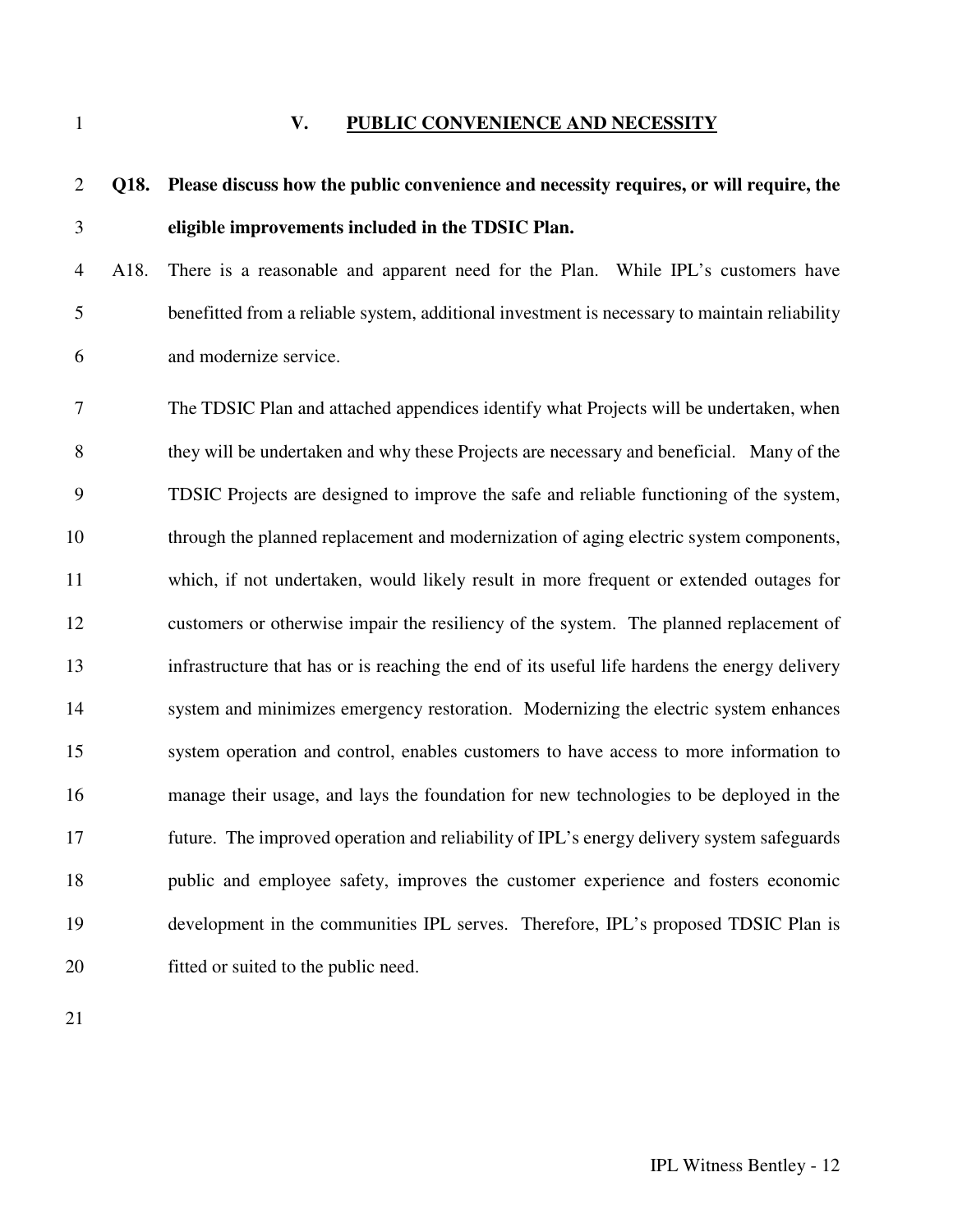### VI. **CONCLUSION**

| 2              |      | Q19. What is your overall recommendation to the Commission?                                  |
|----------------|------|----------------------------------------------------------------------------------------------|
| 3              | A19. | Many of IPL's systems are at, or near the end of, their expected life spans. Major           |
| $\overline{4}$ |      | investment in the updating and modernization of IPL's energy delivery system                 |
| 5              |      | infrastructure is necessary to bring these systems up to date and prepare them for future    |
| 6              |      | demands. IPL's TDSIC Plan Projects deliver reliability, resiliency, efficiency, customer     |
| 7              |      | experience and other benefits. In addition, the Plan schedules these projects in an orderly, |
| 8              |      | cost-effective and manageable construction schedule. It is my opinion that the IPL TDSIC     |
| 9              |      | Plan meets the requirements of Ind. Code § 8-1-39 and advances the statute's purpose. I      |
| 10             |      | would ask the Commission to issue an order approving the IPL TDSIC Plan.                     |
|                |      |                                                                                              |
| 11             |      | Q20. Does this conclude your prepared verified direct testimony?                             |

12 A20. Yes.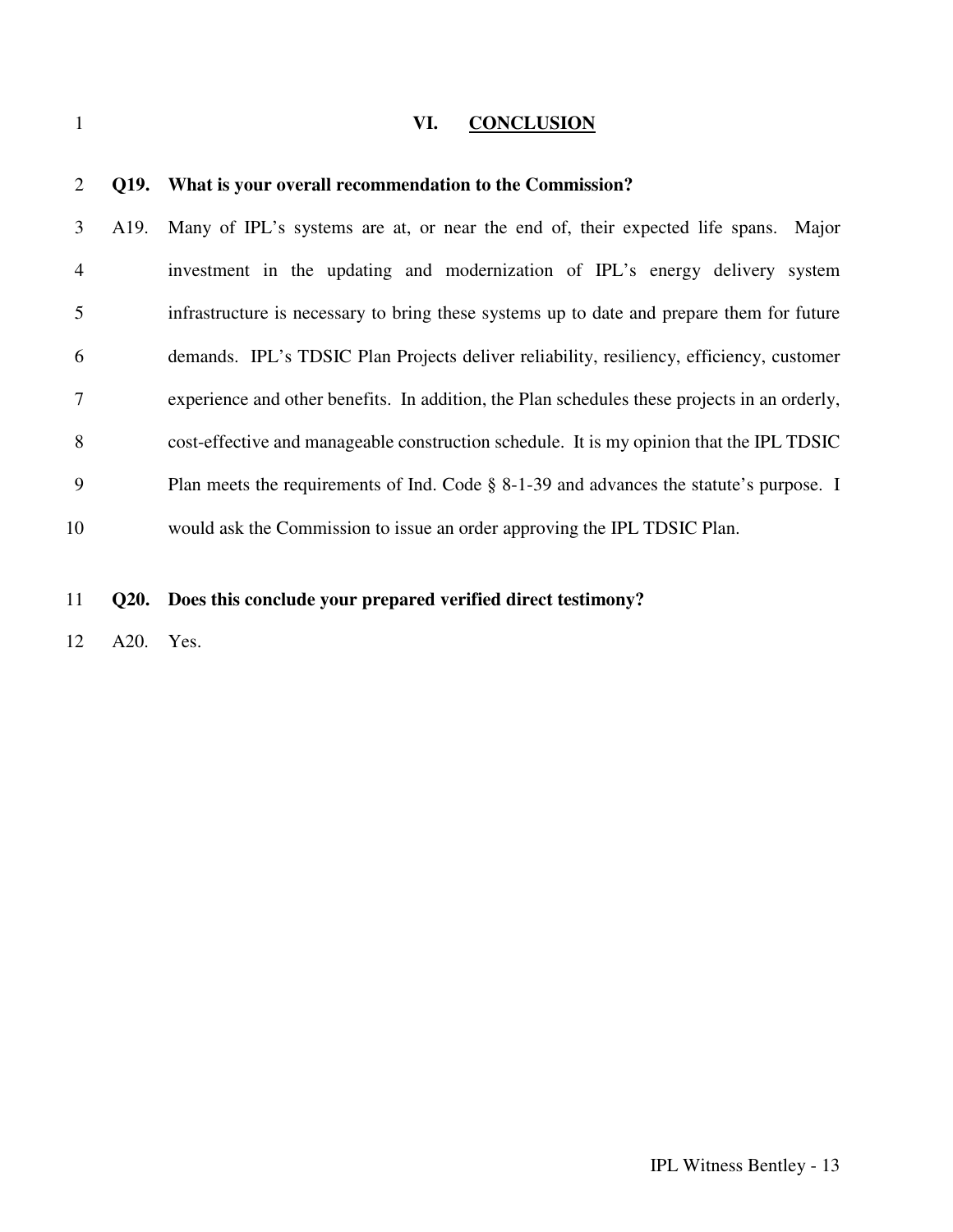### **VERIFICATION**

I, Barry J. Bentley, AES US Vice President, US Utilities Operations, affirm under penalties of perjury that the foregoing representations are true and correct to the best of my knowledge, information and belief.

Dated: July 23, 2019

Port Barry J. Bentley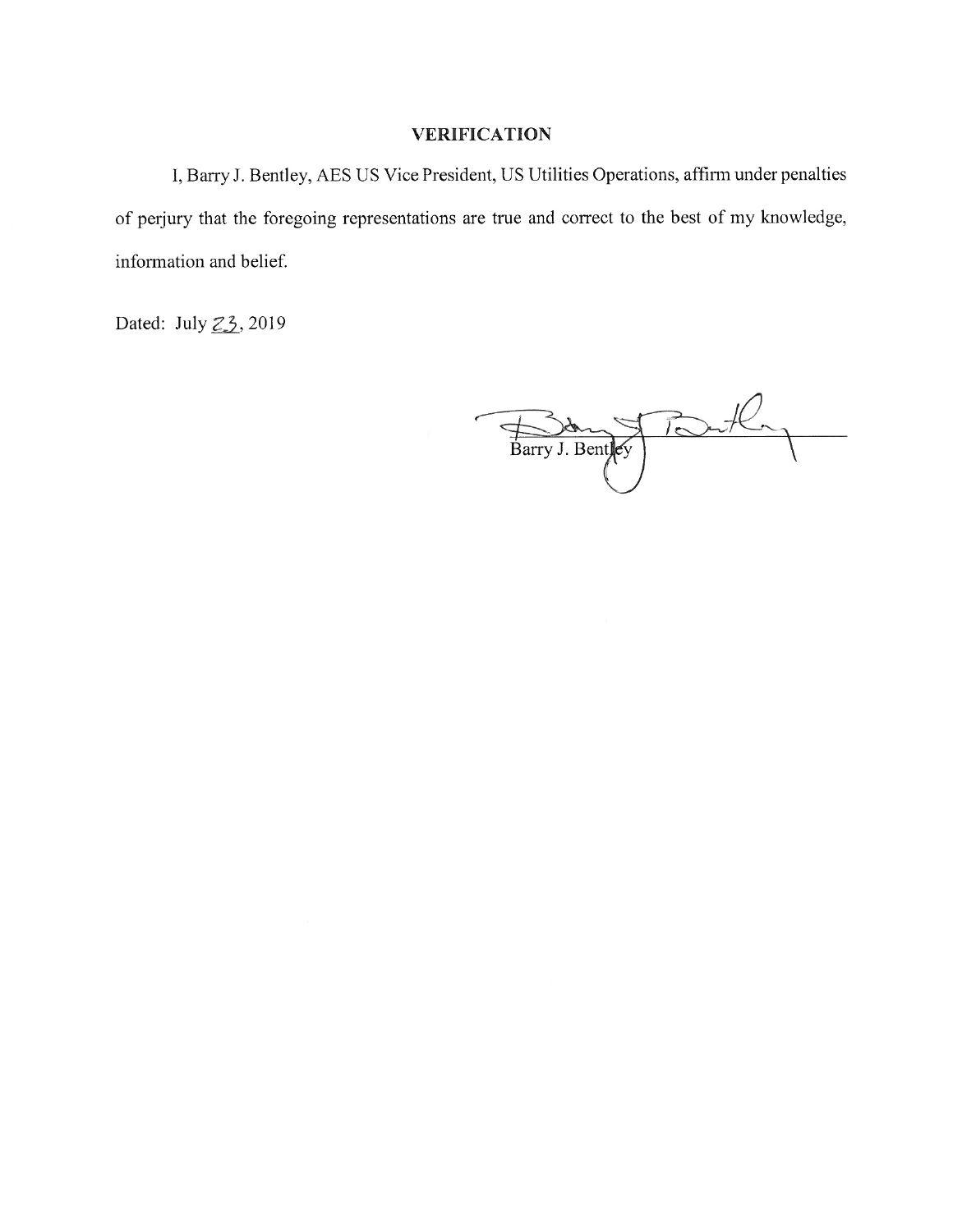### **Attachment BJB-1**

**[Verified Petition – Not Duplicated Herein]**